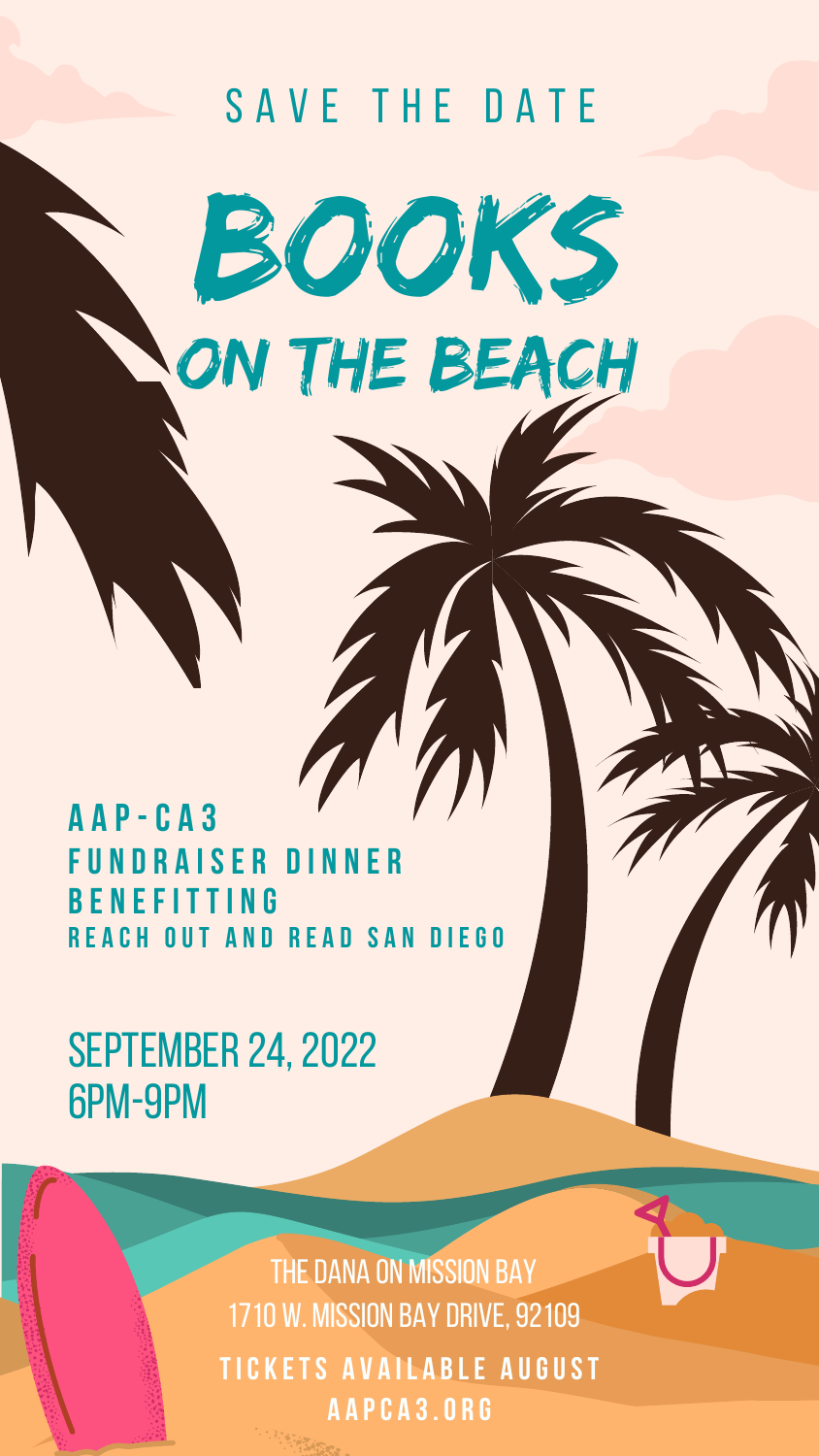

a program of



American Academy of Pediatrics DEDICATED TO THE HEALTH OF ALL CHILDREN



# BOOKS ON THE BEACH SPONSORSHIP PACKET AAP-CA3'S FUNDRAISER DINNER

# SATURDAY, SEPTEMBER 24, 2022 6pm-9pm THE DANA ON MISSION BAY 1710 W. mission bay Dr.,92109

# Help us raise \$45,000 for early childhood literacy!

Reach Out and Read San Diego prepares San Diego's youngest children to succeed in school by partnering with doctors to prescribe books and encourage families to read together.

Join us at 6:00pm for a hosted social hour, on San Diego's scenic Mission Bay with live music and Polynesian dancers. Enjoy entertainment and a night out with friends. Buffet dinner starts at 7:30pm followed by a Live Auction. Make sure to check out the Opportunity Drawing in support of Reach Out and Read San Diego.

Come enjoy a fun evening out and help get more books into the hands of San Diego's children!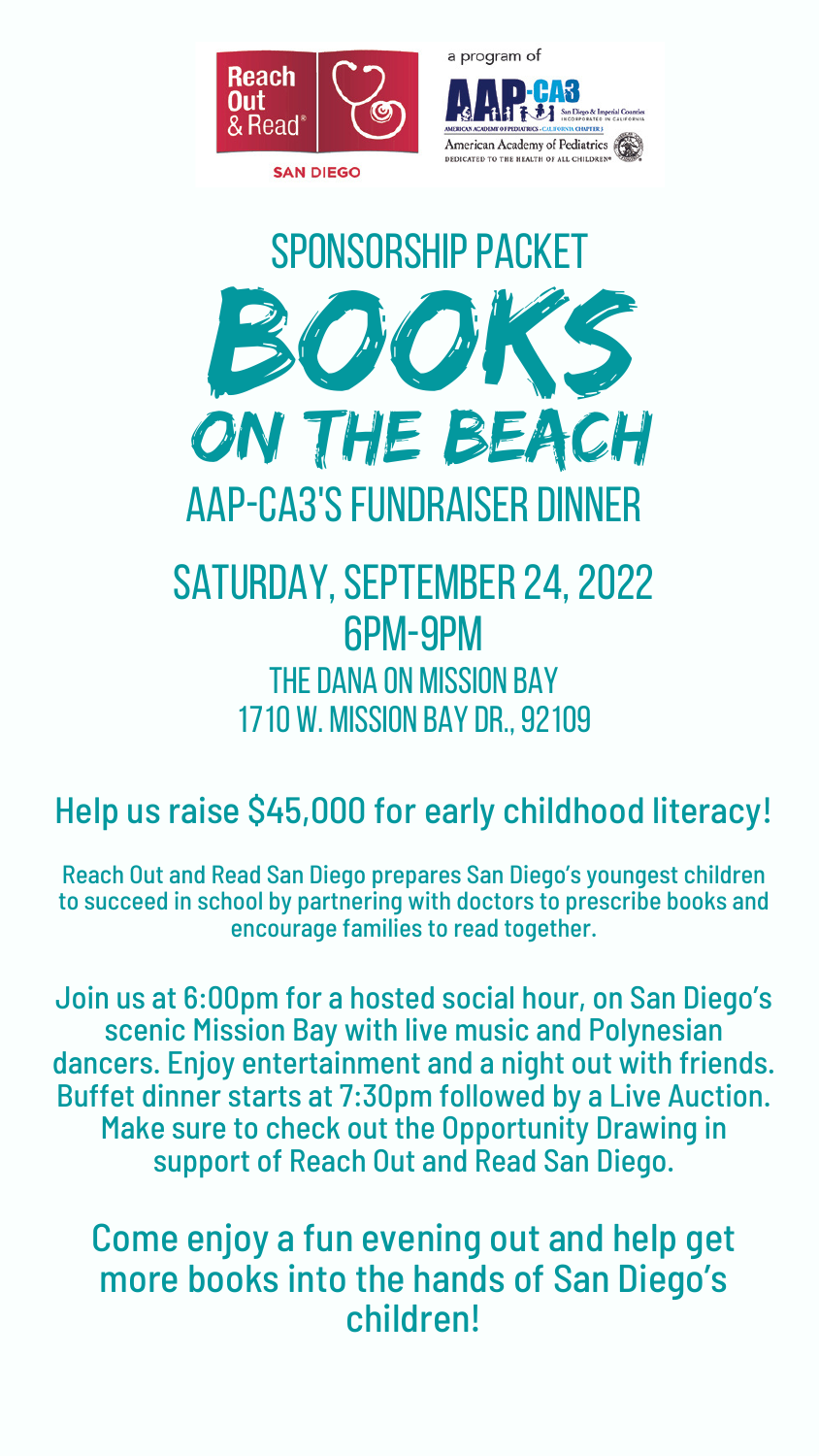### AAP-CA3's *Books on the Beach* Sponsor & Underwriter Benefits

## Sponsorship Opportunities

- Naming rights "in partnership with"
- Advertisement in event program
- Special recognitions from the podium as the "Partner Sponsor"
- Logo & link on all marketing materials (where applicable: invitation, website event page, registration page, newsletter and social media)
- 24 tickets and VIP signage on three tables

- Logo & link on marketing materials (where applicable: invitation, website event page, registration page, newsletter and social media)
- 8 tickets and VIP signage on one table

- Recognition (logo & link) on ticketing page and social media
- 8 tickets and VIP signage on one table

- Recognition (logo & link) on ticketing page and social media
- 4 tickets
- Special recognitions from the podium as the "Partner Sponsor"
- Logo & link on marketing materials (where applicable: invitation, website event page, registration page, newsletter and social media)
- 16 tickets and VIP signage on two tables

- Special recognition from the podium as "Event Catering Sponsor"
- Logo & link on all marketing materials (where applicable: invitation, website event page, registration page, newsletter and social media)
- 24 tickets and VIP signage on three tables

#### **Partner Sponsor: \$10,000**

#### **Platinum Sponsor: \$5,000**

#### **Friends of AAP-CA3: \$2,500**

#### **Table Sponsor: \$1,500**

#### **Event Sponsor: \$500**

#### Underwriter Opportunities

- Special recognition from the podium as "Event Venue Sponsor"
- Logo & link on all marketing materials (where applicable: invitation, website event page, registration page, newsletter and social media)
- 16 tickets and VIP signage on two tables

- Company logo on marketing materials as "Auctioneer Underwriter"
- Logo & link on all marketing materials (where applicable: invitation, website event page, registration page, newsletter and social media)
- 8 tickets and VIP signage on one table

#### **Event Catering Underwriter: \$10,000**

#### **Event Venue Underwriter: \$5,000**

#### **Auctioneer Underwriter: \$2,500**